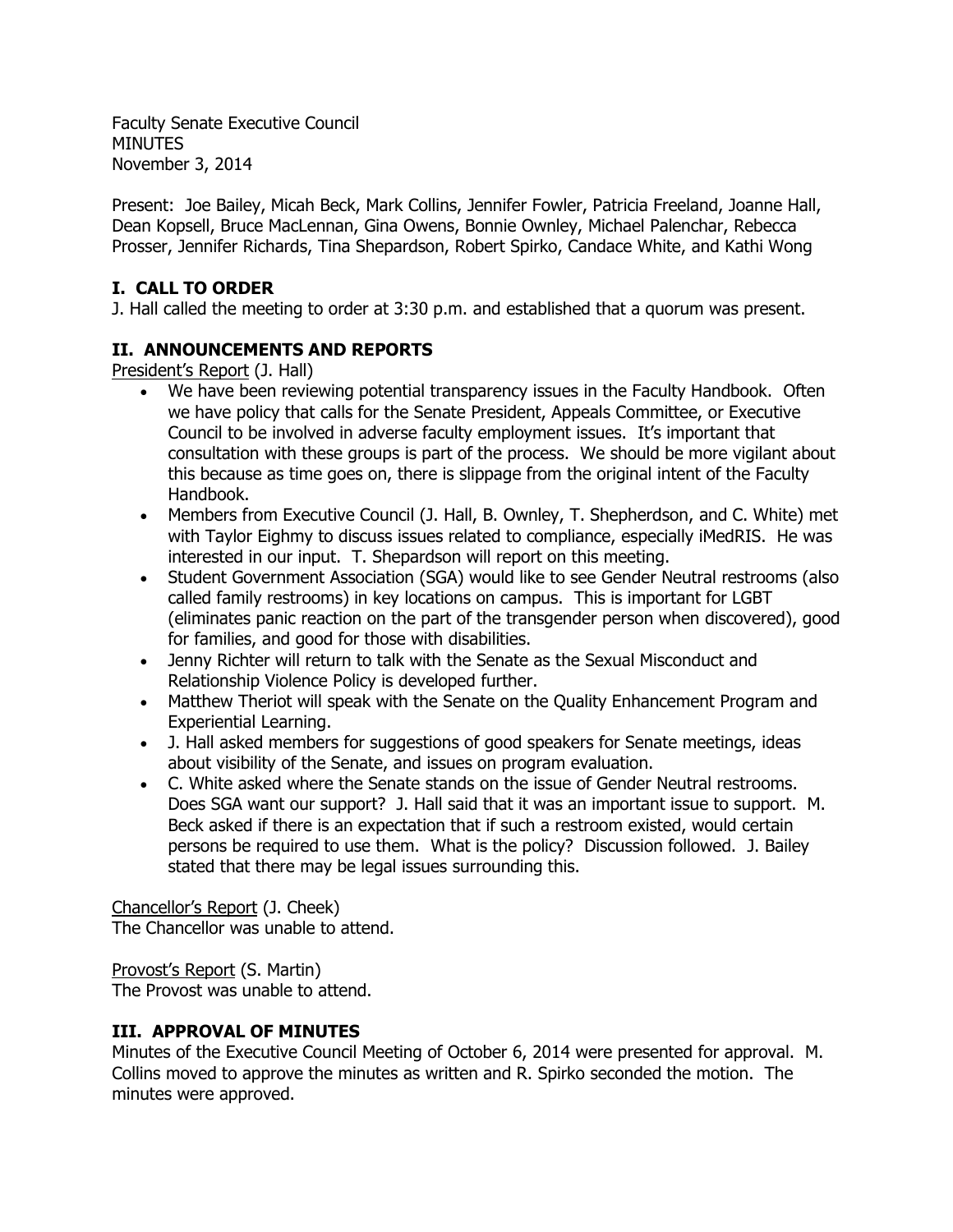# **IV. UNFINISHED BUSINESS**

Update on Senate Listserv and other Communication Issues (R. Spirko)

R. Spirko reported that he has been working with Communications on the site redesign. He noted that committee chairs have encountered problems getting information out about activities. Most recently, J. Richards had problems distributing information about teaching awards. R. Spirko asked the group if he should assist committee chairs with these issues, in his new role as Communications Officer. The consensus was that he should serve as a facilitator. C. White stated that we could all use the senate listserv, but to reach all faculty, we will have to go through Margie Nichols. Discussion on updating the listserv followed. J. Hall asked what would be different about the new website platform. R. Spirko responded that the new platform will be easier to use and search, and easier to access archives. C. White added that an accordion fold structure might be used. There may be interactive functions, a blog (1-way), etc.

Sexual Misconduct and Relationship Violence Policy (J. Hall)

J. Hall asked if discussion on the Sexual Misconduct and Relationship Violence policy had started in departments and units. Some members acknowledged that they had.

# **V. REPORTS OF SPECIAL COMMITTEES**

There were no reports from special committees.

### **VI. REPORTS OF STANDING COMMITTEES**

Appeals Committee (R. Prosser) No report was available.

### Athletics Committee (D. Kopsell)

Todd Dooley (Associate Athletic Director for Compliance and Operations) visited with the committee and indicated that there were new developments in compliance in the NCAA that would make reporting of issues more transparent. These changes will make it better for all athletes, not just those in high profile sports.

### Benefits and Professional Development Committee (M. Beck)

The committee has had further discussion about the benefits resolutions that were passed last spring, and the outcome of that action. M. Beck asked what would be the role of the committee in pushing those forward. They would like to hear from administration on follow-up and the process for moving these forward; they have been told that it is complicated. J. Hall said that she could discuss it with the Provost. M. Palenchar suggested that the topic would be a good one for a Faculty Senate meeting. Beck said that the committee had also discussed the new employee satisfaction survey. He felt that it was more adapted for business than for a university. Discussion followed on anonymity of the survey. C. White suggested that the University of Tennessee Faculty Council look at the anonymity issue because it affects the whole UT system.

### Budget and Planning Committee (J. Bailey)

The committee is trying to establish a calendar of when budget decisions are made, and identify who makes the decisions. They want to make certain that committee members can meet with the appropriate people before decisions are made. J. Bailey added that Chris Cimino (Vice-Chancellor for Finance and Administration) has been very cooperative. The committee is trying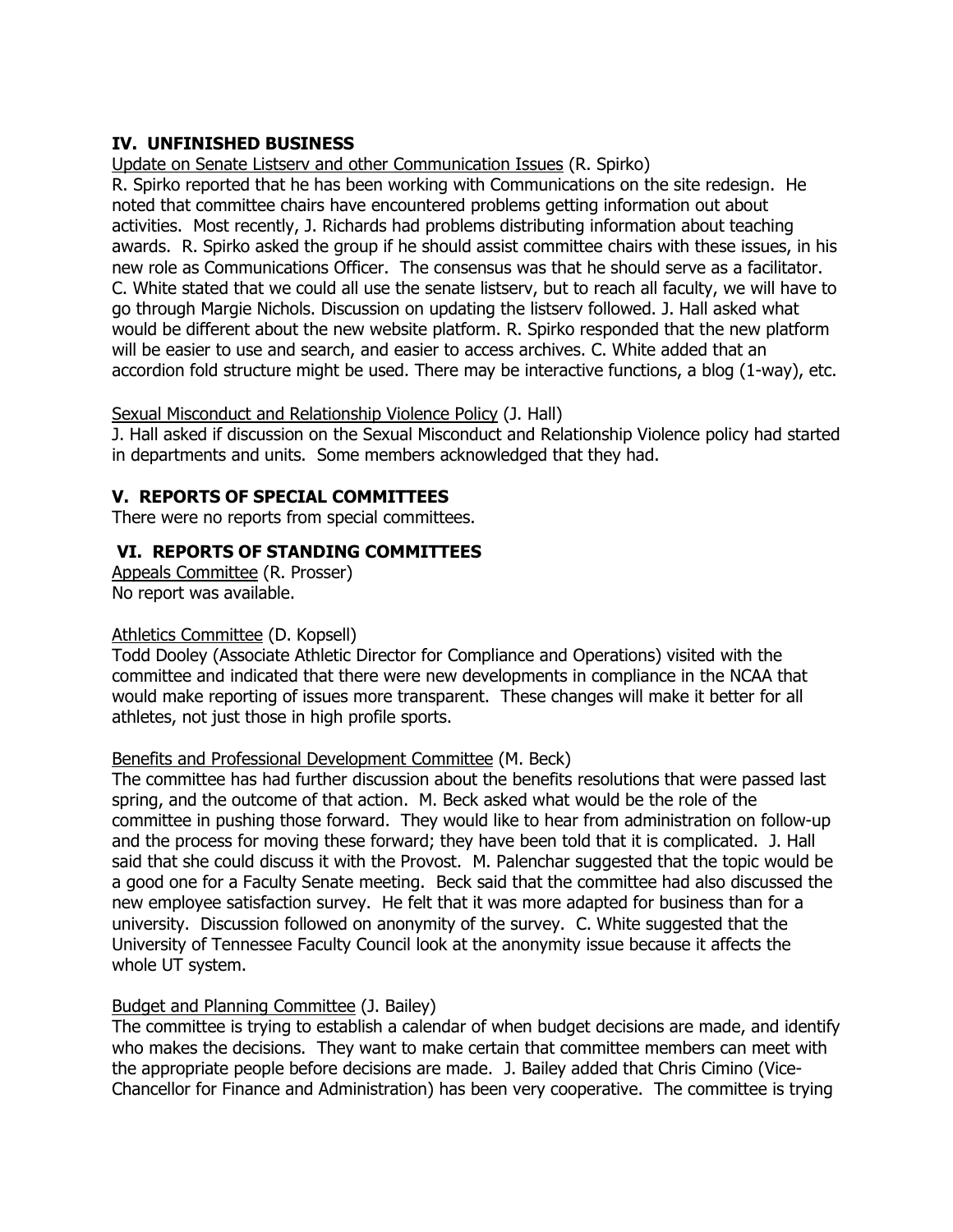to obtain salary information from peer institutions for comparisons. In addition, they want to compare salaries by gender at UTK.

Nominations and Appointments Committee (B. MacLennan) There is no report at this time.

Faculty Affairs Committee (J. Fowler) The committee has met, but there is nothing to report at this time.

#### Graduate Council (P. Freeland)

Council is trying to interpret out what SAICS wants in terms of programs designed for combined undergraduate and graduate degrees. They are working on what is and is not allowed for these programs.

#### Library and Information Technology Committee (K. Wong)

The committee met but there were not enough members for quorum. They also used Zoom to include one member. K. Wong suggested that numbers on committees be reduced. She also stated that their charge seems to be listening, learning, and disseminating information, rather than addressing problems. They are working on the problem that not all classrooms have the technology installed that is necessary for teaching. There is also a university committee (Classroom Technology Upgrade Committee) working on this. The problem is not just a technology issue, but it is also a classroom use issue. When the University Center closes for renovation, there will be more competition for classroom space. Wong asked where does one go to solve these broader issues, and how do other universities address this. C. White responded that the question is how does the Senate move from recognition of an issue to action? White suggested that the Library and Information Technology Committee add an exofficio member from the Classroom Technology Upgrade Committee. J. Hall suggested that Wong bring this issue to the Senate. White also suggested that committees work jointly on such issues.

#### Research Council (T. Shepardson)

Council did not have a quorum at its last meeting. For the next meeting, Mark Dean from Engineering will speak on industry-funded research and the impact on one's career.

### Teaching and Learning Council (J. Richards)

Council is ready to launch their solicitations for teaching awards. They are hoping that the links will go live on Thursday (November 6, 2014).

### Undergraduate Council (M. Palenchar)

The issue with textbooks (not enough available) is being examined. This is a process problem, which can be resolved. The Undergraduate Curriculum Submission Guidelines have been updated. Please use the new guidelines to propose changes, and make sure that curriculum changes are correct. A question was raised about the level of approval needed for different types of curriculum changes. M. Palenchar said that each college would decide its own procedure, but there will be a main agenda and a consent agenda. Items on the main agenda are considered controversial while those on the consent agenda, such as changing the name of a course, are not controversial. Undergraduate Council will move an item out of the consent agenda to the main agenda if they consider it controversial.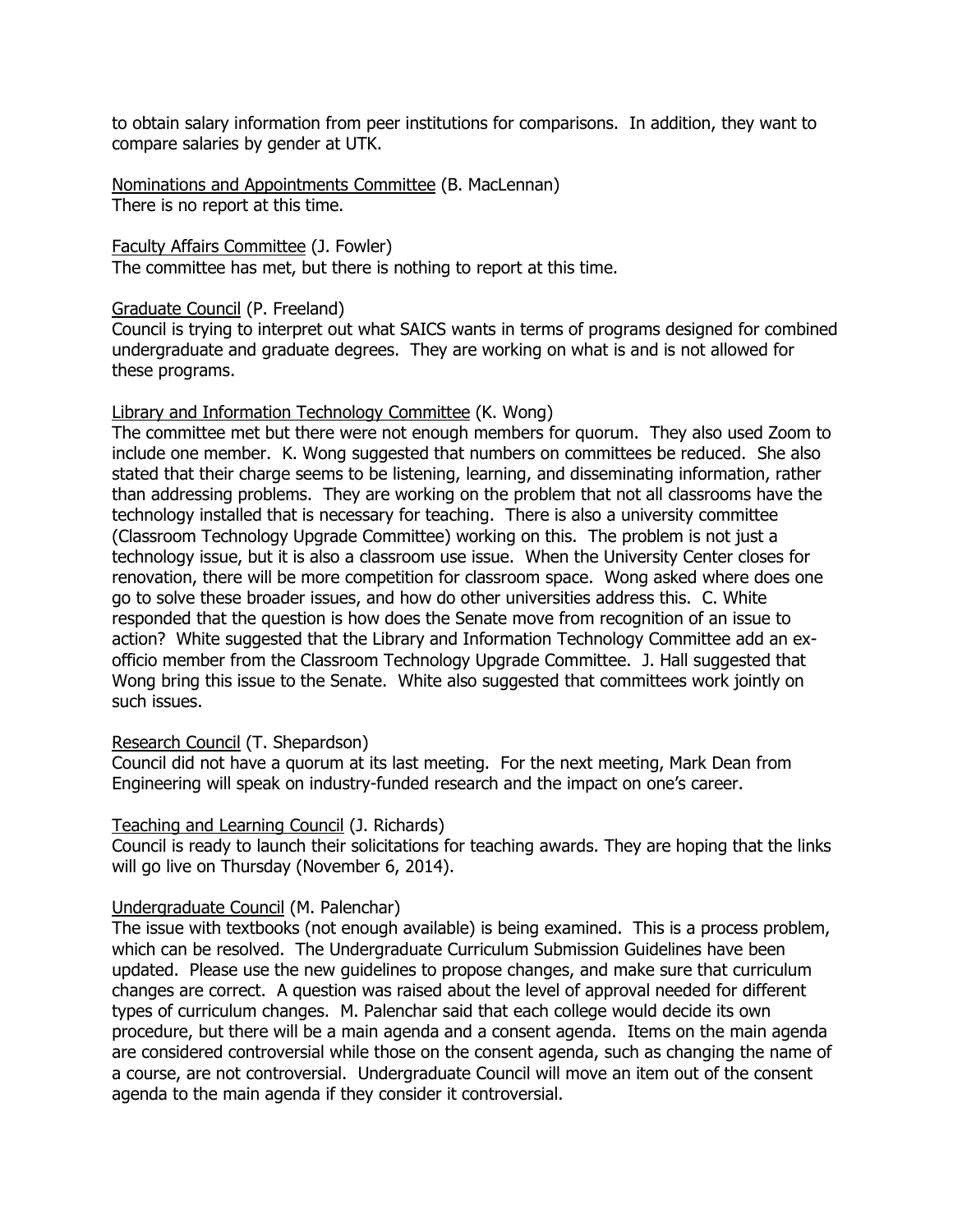University System Relations Committee (G. Owens) There is no report at this time.

### **VII. NEW BUSINESS**

#### Gender-Neutral/Family Bathrooms (J. Hall)

This was discussed earlier and the request from SGA will be brought before the Senate.

### iMedRIS and other IRB/Compliance Concerns (T. Shepardson)

The problems with iMedRIS will be brought before the Research Council. The complaints are that the program is not user friendly (redundant questions, lengthy), and there are issues with interpretation of the guidelines for compliance. Projects that were previously considered exempt are required to be registered with an iMedRIS application at this time. R. Nobles (Office of Research and Engagement) has invited a member of Research Council to attend meetings of a new committee that he has formed on compliance issues. In the meeting with T. Eighmy (mentioned earlier), he suggested that a third party be invited to review interpretation of IRB guidelines. T. Shepardson pointed out that those in the humanities and social sciences are using the writings of others, both living and dead, without obtaining permission. M. Beck suggested that an awareness panel on IRB be created to inform faculty. The question was raised about whether administrators wanted to facilitate faculty compliance. J. Hall stated that she has been invited to Nobles' committee meeting, but was not certain that she was the right person to attend. It may be better to have someone with more experience with IRB compliance.

### Advocacy Update (FS) (UFC) (C. White)

Members of the Faculty Senate will be added to UT Advocacy to receive update information. They are currently working on developing mobile apps. The second phase will be to get as many faculty involved as possible. Concern was expressed by non-tenure track faculty. Since they lack the protections of tenure, they are concerned that they would be putting their jobs at risk if they spoke on controversial topics.

### Bylaws Issues for Committees (B. MacLennan)

An email will be sent to Faculty Senate committees requesting that they examine their bylaws. B. MacLennan is trying to address various persistent problems, including quorum. For example, is the committee too large? Ideally, each Senator should serve on one committee; serving on multiple committees makes it more difficult to attend meetings. Is it appropriate for committees to use technology for meetings? We need to address the balance of tenure and non-tenure track faculty serving on committees and as chair of committees. B. MacLennan said that we do not want non-tenure track faculty feeling that they are putting their jobs at risk by their involvement in Faculty Senate. M. Beck suggested that non-tenure track faculty need to have some kind of protection in their role as Faculty Senator. B. Ownley suggested that policies are needed to cover non-tenure track research, clinical, and extension faculty, in the way that has been done for retention and promotion of non-tenure track teaching faculty.